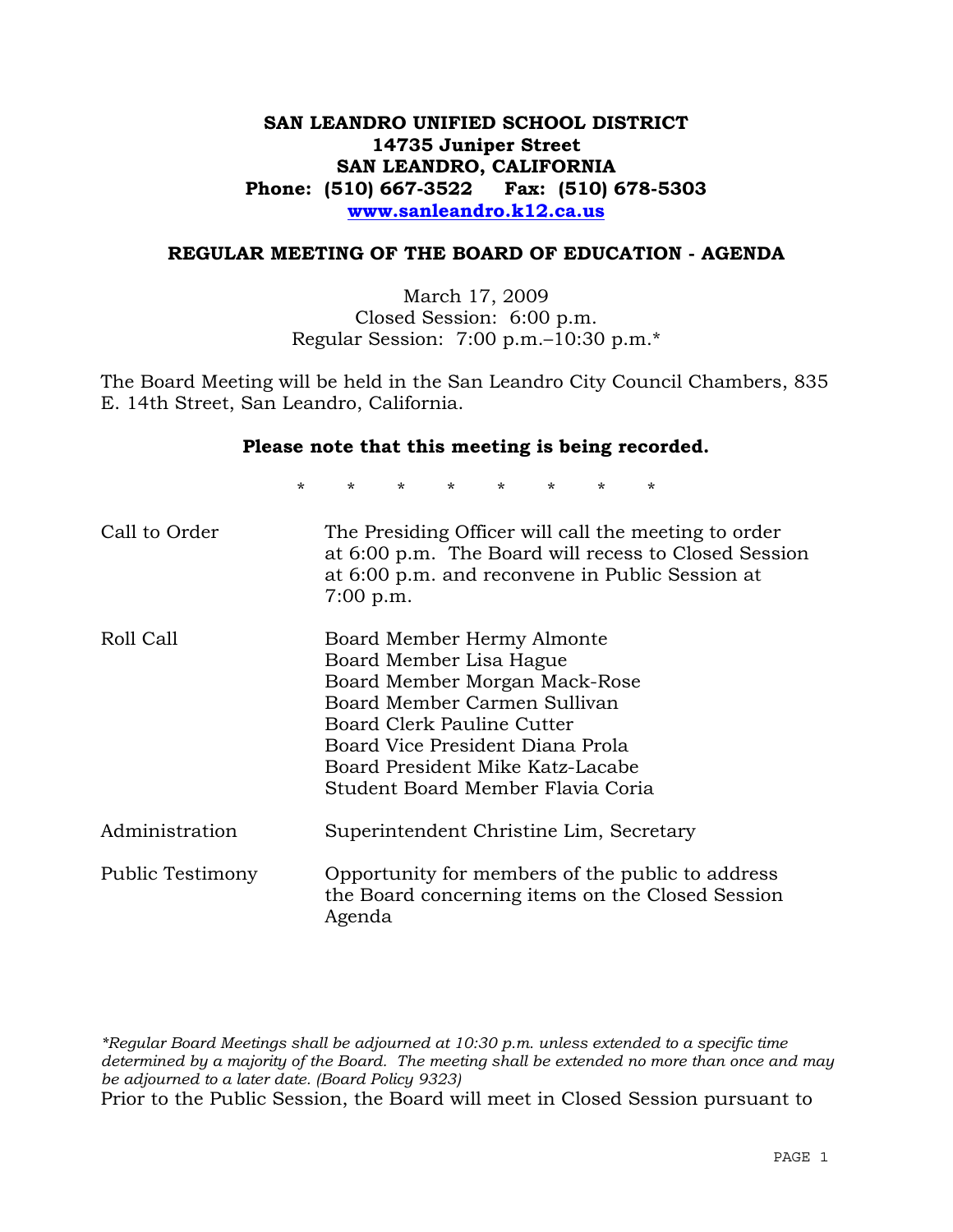Education Code Section 3514 and 48918(c), and Government Code Sections 54957, 54957.6, 54956.9(b), 54956.8, and 54956.9.

- a) Student Expulsions
- b) Public Employee Discipline/Dismissal/Release/Hiring
- c) Conference with Labor Negotiator
- d) Conference with Legal Counsel Anticipated Litigation Significant exposure to litigation
- e) Conference with Real Property Negotiator Property(ies)
- f) Conference with Legal Counsel Existing Litigation

| Report Closed<br><b>Session Action</b> | Motion __________ Second __________ Vote ________    |  |                                                                                                                                                                                                                                                                                                                                                                                                                                                                                                                                                                                                                                                                                                                                                                                                                                                                                                                                                                                                                        |
|----------------------------------------|------------------------------------------------------|--|------------------------------------------------------------------------------------------------------------------------------------------------------------------------------------------------------------------------------------------------------------------------------------------------------------------------------------------------------------------------------------------------------------------------------------------------------------------------------------------------------------------------------------------------------------------------------------------------------------------------------------------------------------------------------------------------------------------------------------------------------------------------------------------------------------------------------------------------------------------------------------------------------------------------------------------------------------------------------------------------------------------------|
| Pledge of Allegiance                   |                                                      |  |                                                                                                                                                                                                                                                                                                                                                                                                                                                                                                                                                                                                                                                                                                                                                                                                                                                                                                                                                                                                                        |
| Approve Agenda                         | Approve the Regular Meeting Agenda of March 17, 2009 |  |                                                                                                                                                                                                                                                                                                                                                                                                                                                                                                                                                                                                                                                                                                                                                                                                                                                                                                                                                                                                                        |
|                                        | Motion __________ Second ___________ Vote _________  |  |                                                                                                                                                                                                                                                                                                                                                                                                                                                                                                                                                                                                                                                                                                                                                                                                                                                                                                                                                                                                                        |
| Legal Statement                        | 54954.2(a)                                           |  | Members of the audience who wish to address the<br>Board are asked to complete the yellow card available at<br>the entrance and submit it to the Board's Administrative<br>Assistant. Speakers who have completed the card will be<br>called when the item is reached on the agenda or, for<br>non-agenda items, during the Public Testimony. Cards<br>are to be turned in before the item is reached on the<br>agenda. Please note that this meeting is being recorded.<br>State law prohibits the Board of Education from taking<br>any action on or discussing items that are not on the<br>posted agenda except to A) briefly respond to statements<br>made or questions posed by the public in attendance; B)<br>ask questions for clarification; C) provide a reference to a<br>staff member or other resource for factual information in<br>response to the inquiry; or D) ask a staff member to<br>report back on the matter at the next meeting and/or put<br>it on a future agenda. (Government Code Section |

### **7:00-7:05 p.m. REPORT**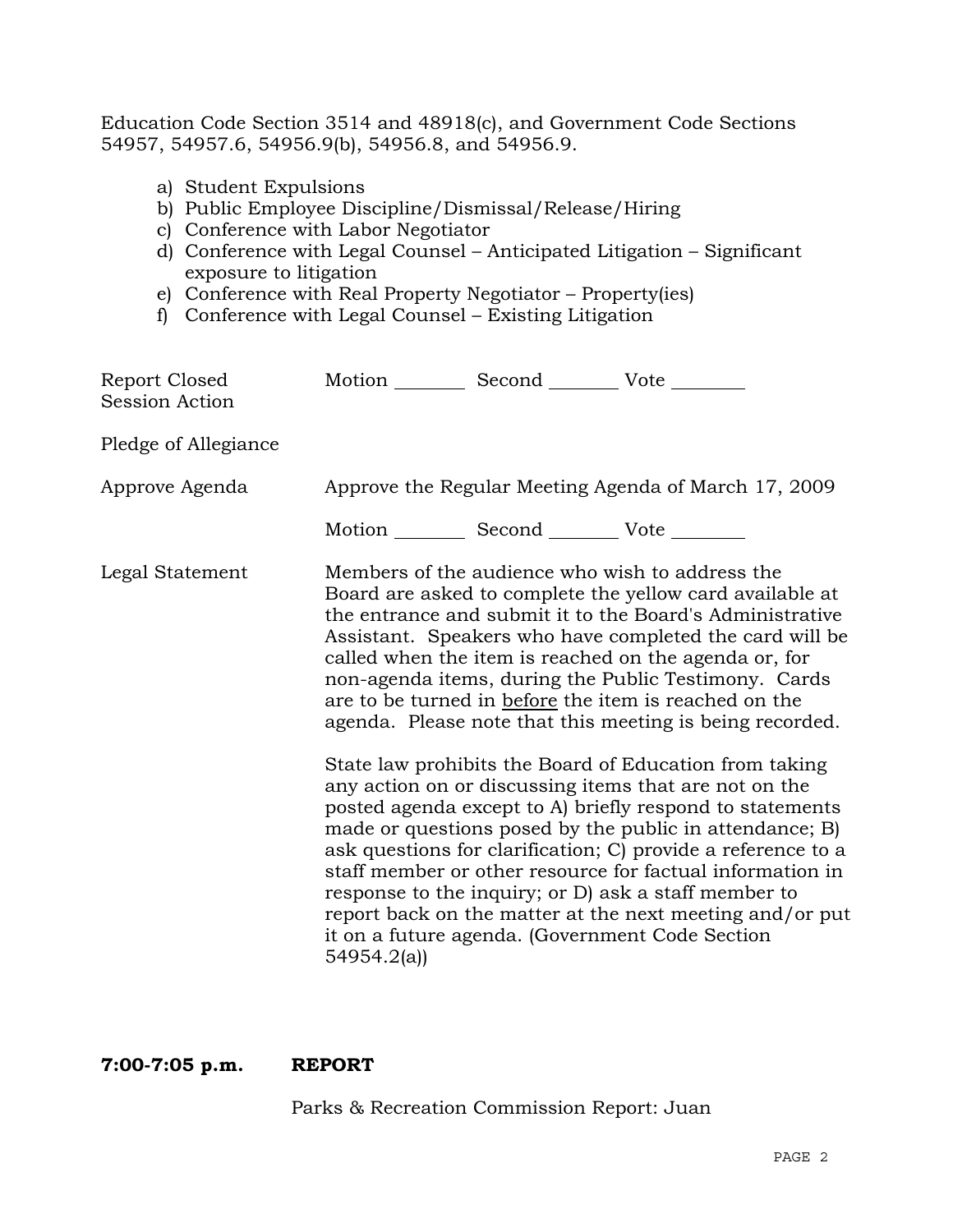Manuel Martinez, San Leandro Unified School District Representative

### **PRESENTATION**

**7:05-7:15 p.m.** \* Dr. Irene Fujji, Superintendent of the Eden Area Regional Occupational Program (ROP), will give a presentation on the Joint Powers Agreement operating procedures with Castro Valley, Hayward, San Leandro, and San Lorenzo Unified School Districts. ROP Joint Powers Agency is a separate legal entity, created by the four member districts for the purpose of providing a regional occupational programs.

### **7:15-7:20 p.m. ACTION ITEM**

These items are presented for action at this time. Some may have been reviewed at a previous meeting.

| $1.1-C$                                    | <b>Staff Recommendation:</b> |                               |                                                |
|--------------------------------------------|------------------------------|-------------------------------|------------------------------------------------|
| Eden Regional                              |                              |                               | Approve the Eden Regional Occupational Program |
| Occupational Program<br>(ROP) Joint Powers |                              | (ROP) Joint Powers Agreement. |                                                |
| Agreement                                  | Motion                       | Second                        | Vote                                           |
| <b>PRESENTATIONS</b>                       |                              |                               |                                                |

- **7:20-7:35 p.m.** \* The Citizens Oversight Committee (COC) will present their 2007/08 Annual Report to the Board and the community. The report will include Bond Projects and Progress and the second annual Performance Audit.
- **7:35-8:05 p.m.**  Every two years, students in grades 5, 7, 9 and 11 take the California Healthy Kids Survey. The survey is designed to monitor our progress towards promoting youth well-being and school success. Sheila Lawrence, Director of Students Support Services, will present a summary of the results of the survey that was administered in the Spring, 2008. The presentation will include information that related to the areas of: substance abuse, violence and safety, physical health and external assets. The presentation will also include how the information is used for school improvement.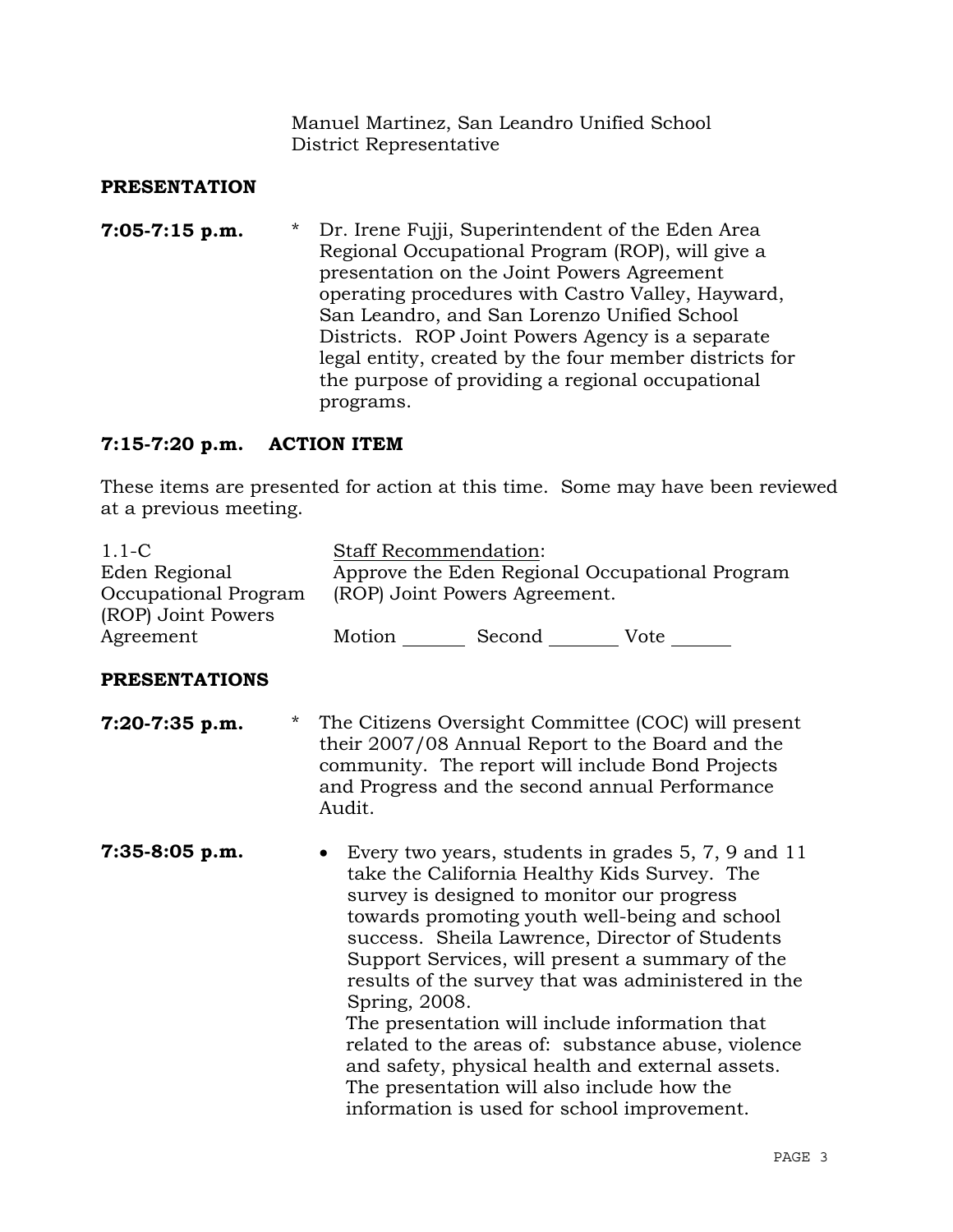# **8:05-8:10 p.m. PUBLIC TESTIMONY ON NON-AGENDA ITEMS**

## **PUBLIC HEARINGS**

Public Hearing Comments are limited to 3 minutes per speaker, subject to adjustment by the Board President. Members of the audience who wish to address the Board regarding the Public Hearing are asked to complete the yellow card available at the entrance and submit it to the Board's Administrative Assistant.

# **8:10-8:15 p.m. PUBLIC HEARING**

- 1. A public hearing will be conducted regarding the San Leandro Teachers' Association (SLTA) Initial Proposals to the San Leandro Unified School District.
	- a. Board President opens the public hearing

Motion Second Vote

- b. Public Testimony
- c. Board President closes the public hearing

Motion Second Vote

- 2. A public hearing will be conducted regarding the Teamsters' Union Local No. 856/Alameda Building Trades Council Initial Proposals to the San Leandro Unified School District.
	- a. Board President opens the public hearing

Motion Second Vote

- b. Public Testimony
- c. Board President closes the public hearing

Motion\_\_\_\_\_\_ Second\_\_\_\_\_\_\_\_\_\_ Vote\_\_\_\_\_\_\_

# **8:15-8:25 p.m. PUBLIC HEARING**

A public hearing will be held regarding Flexibility "Sweep" of 2007-08 Ending Balance on Allowable Categorical Programs and Flexibility Transfer of Tier III Programs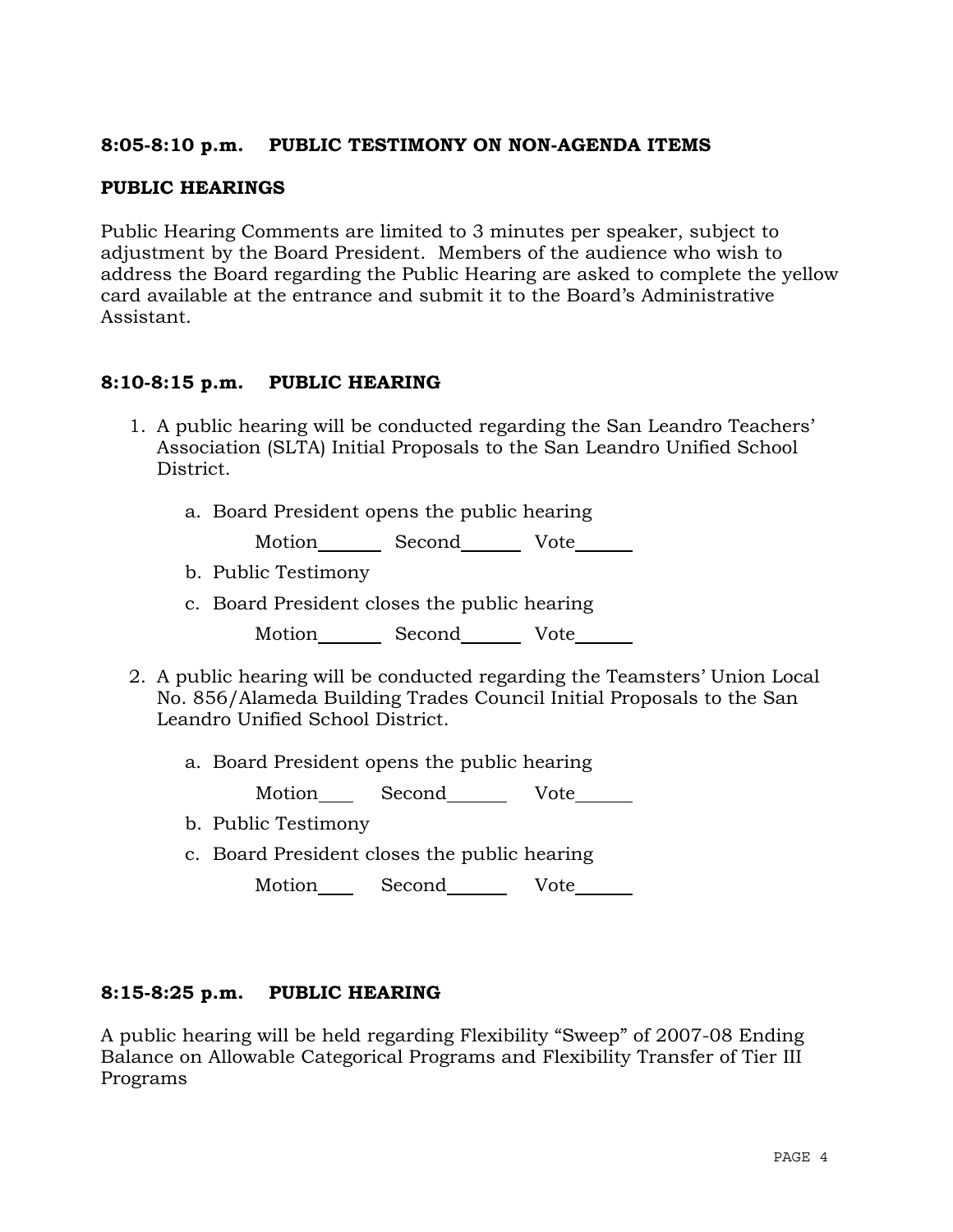a. Board President opens the public hearing

Motion Second Vote

- b. Public Testimony
- c. Board President closes the public hearing

Motion Second Vote

# **8:25-8:30 p.m. ACTION ITEM**

These items are presented for action at this time. Some may have been reviewed at a previous meeting

Business Operations

| $4.1 - A$              | <b>Staff Recommendation:</b>                              | Flexibility                     |
|------------------------|-----------------------------------------------------------|---------------------------------|
| Flexibility "Sweep" of | The Board will discuss and consider                       | "Sweep" is in<br>the back up.   |
| 2007-08 Ending         | approving the Flexibility "Sweep" of 2007-                | Flexibility<br>Transfer of Tier |
| Balance on Allowable   | 08 Ending Balance on Allowable                            | III programs                    |
| Categorical Programs   | Categorical Programs and Flexibility                      | will be emailed                 |
| and Flexibility        | on Monday,<br>Transfer of Tier III Programs.<br>March 16. |                                 |
| Transfer of Tier III   |                                                           |                                 |
| Programs               | Second<br>Motion<br>Vote                                  |                                 |

**8:30- 9:15 p.m. REPORTS**

 Correspondence Student Board Member Report Union Representative Reports Superintendent's Report Board Committee Reports

- Communication
- Facilities/Technology
- Finance
- Board Representatives' Reports
	- Mid-Alameda County Special Education Local Plan Area

# **9:15-9:25 p.m. CONSENT ITEMS**

These items are considered routine and may be enacted by a single motion. At the request of any member of the Board, any item on the consent agenda shall be removed and given individual consideration for action as a regular agenda item.

## General Services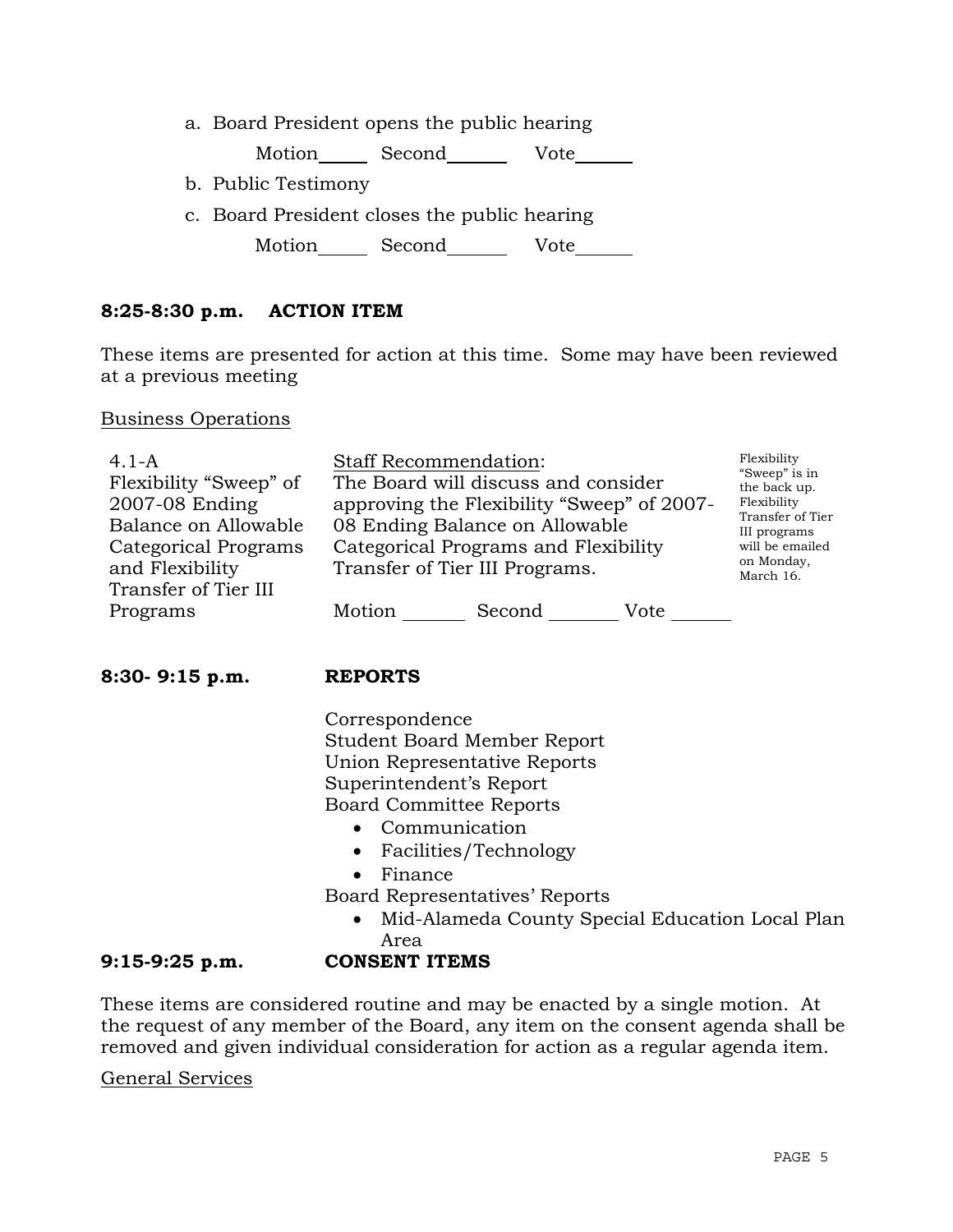| $1.2-C$<br>Approval of Board<br>2009                             | Staff Recommendation:<br>Approve the minutes of the special board meeting<br>Minutes - February 10, held on February 10, 2009.       |                                                                                                                                                                                    |                                                |  |
|------------------------------------------------------------------|--------------------------------------------------------------------------------------------------------------------------------------|------------------------------------------------------------------------------------------------------------------------------------------------------------------------------------|------------------------------------------------|--|
|                                                                  |                                                                                                                                      | Motion _________ Second ___________ Vote _______                                                                                                                                   |                                                |  |
| $1.3 - C$<br>Approval of Board<br>Minutes – February 17,         | Staff Recommendation:<br>Approve the minutes of the regular board meeting<br>held on February 17, 2009.                              |                                                                                                                                                                                    |                                                |  |
| 2009                                                             |                                                                                                                                      | Motion _________ Second __________ Vote _______                                                                                                                                    |                                                |  |
| $1.4 - C$<br>Approval of Board<br>Minutes – February 24,<br>2009 | Staff Recommendation:<br>Approve the minutes of the special board meeting<br>held on February 24, 2009.<br>Motion Second Vote ______ |                                                                                                                                                                                    |                                                |  |
|                                                                  |                                                                                                                                      |                                                                                                                                                                                    |                                                |  |
| <b>Human Resources</b>                                           |                                                                                                                                      |                                                                                                                                                                                    |                                                |  |
| $2.1-C$<br>Acceptance of<br>Personnel Report                     | Staff Recommendation:                                                                                                                | Accept the Personnel Report as submitted.                                                                                                                                          |                                                |  |
|                                                                  |                                                                                                                                      | Motion _________ Second __________ Vote _______                                                                                                                                    |                                                |  |
| $2.2 - C$<br>Renewal of Student<br>Teaching Agreements           | Staff Recommendation:                                                                                                                | Approve the renewal of the Student Teaching<br>State University East Bay and Chapman<br>University College, School Psychology.<br>Motion _________ Second ___________ Vote _______ | Agreements between the District and California |  |
|                                                                  |                                                                                                                                      |                                                                                                                                                                                    |                                                |  |

# Educational Services

| $3.1 - C$     | <b>Staff Recommendation:</b>                        |
|---------------|-----------------------------------------------------|
| Acceptance of | Approve the acceptance of gifts to the District as  |
| Donations     | follows:                                            |
|               | Washington Elementary School                        |
|               | $\bullet$ $$140$ through the Matching Fund Campaign |

• \$140 through the Matching Fund Campaign from Wells Fargo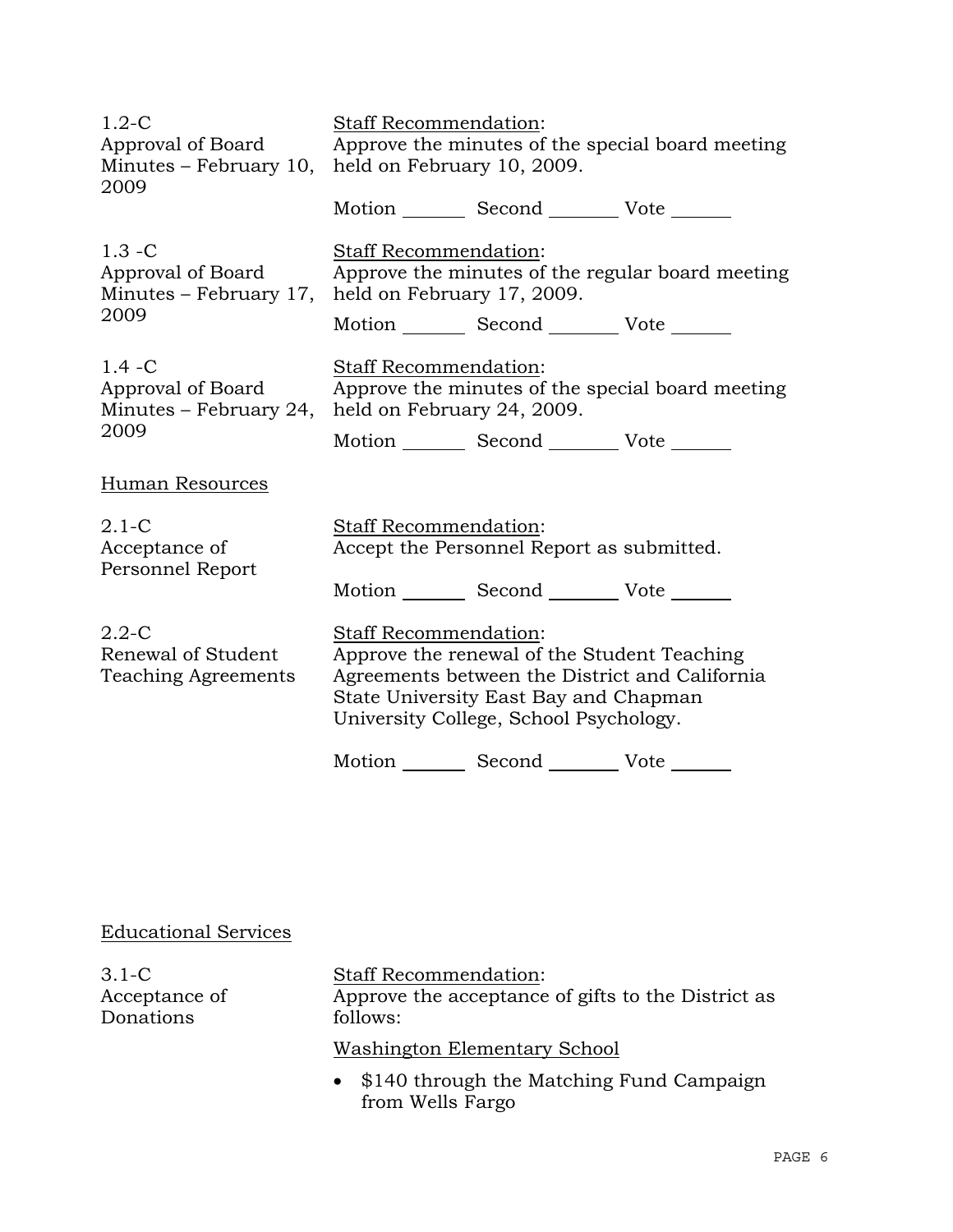• 8 computer tables for the lab from Jon Taylor

• Potting soil from Evergreen Nursery Bancroft Middle School

- \$350 to the music program from the Vedanthi family
- \$30 for general purposes from the Huetteman family
- 5 boxes of overhead transparencies from the Hinckley family
- Electric pencil sharpener from the Prado family
- 1 ream copy paper from the Dazo family
- 1 case of copy paper from the Lizotté family
- 1 ream copy paper from Rick Hollander
- 1 case copy paper and 2 reams ruled paper from the Bolar family
- 2 cases copy paper from the Stanley family
- 2 reams ruled paper and 3 boxes of markers from the Zee family
- 1 case copy paper and 22 message pads from the Martin family
- 20 boxes of colored pencils, 30 reams of ruled paper, 5 boxes of transparencies, 17 boxes of markers, and various other supplies from Bancroft Dental Care

San Leandro High School

- \$10 toward copy paper costs and two \$10 certificates from Diana Prola
- 1 case of copy paper from Robert Haight
- 1 case of copy paper from Donna Hoover
- 10 cases of copy paper from Give Something Back Business Products
- Copy paper from Mr. & Mrs. Davis

Adult School

• Clothing for children (60 short sets, sizes 2T– 4T) from the Davis Street Family Resources Center to be distributed to the Adult School's Even Start and preschool programs.

Motion Second Vote

3.2-C Staff Recommendation: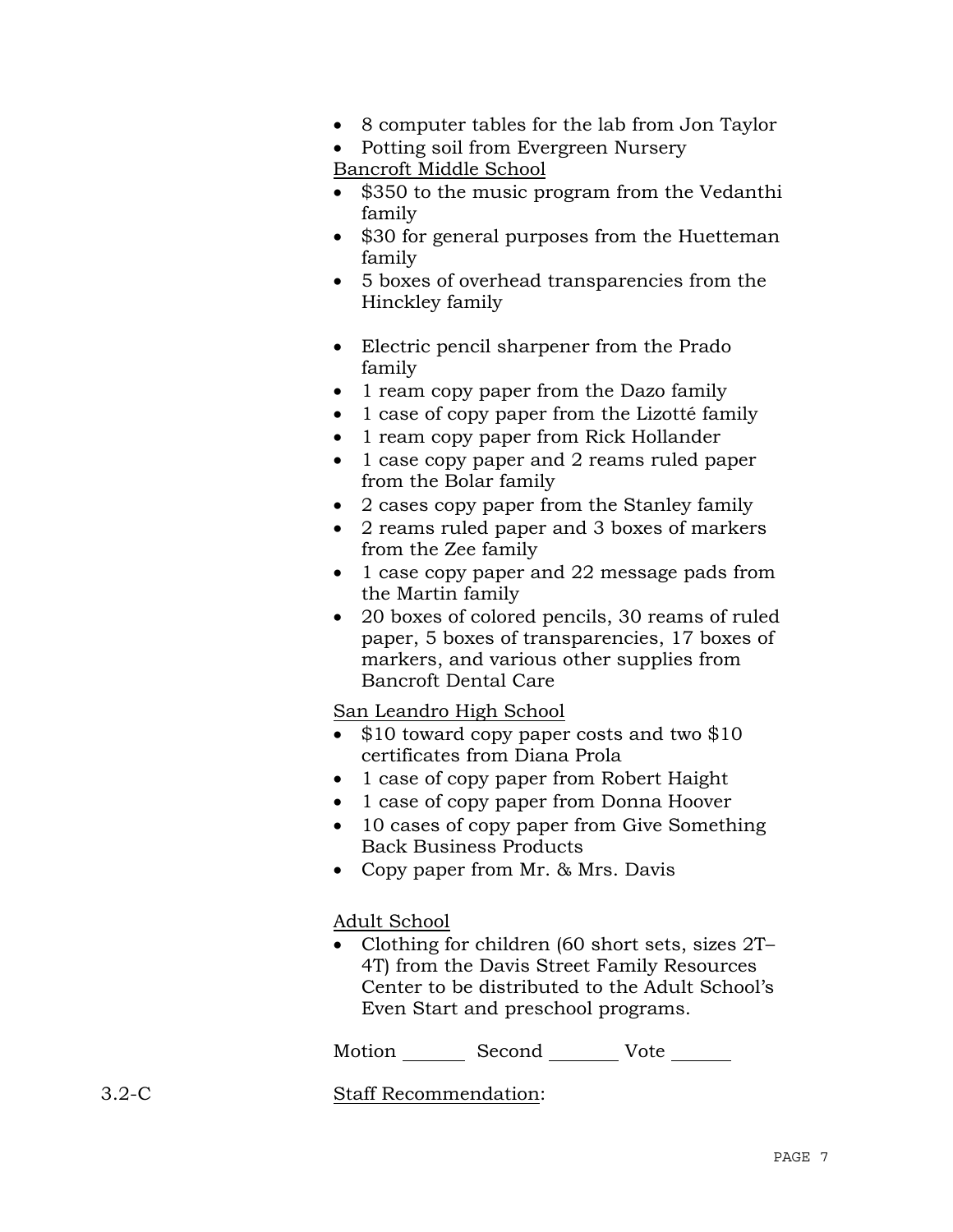| Proposed Stipulated<br><b>Expulsion Order</b>                  | Approve the stipulated expulsion recommendation<br>from the Director of Student Support Services for<br>students E08-08/09 and E10-08/09.                                                                                                                                                              |                                                 |  |
|----------------------------------------------------------------|--------------------------------------------------------------------------------------------------------------------------------------------------------------------------------------------------------------------------------------------------------------------------------------------------------|-------------------------------------------------|--|
|                                                                |                                                                                                                                                                                                                                                                                                        | Motion _________ Second __________ Vote _______ |  |
| $3.3-C$<br>Recommendation for<br>Readmission from<br>Expulsion | Staff Recommendation:<br>Approve the recommendation from the Director of<br>Student Support Services for readmission from<br>expulsion for the student E05-07 /08 who has<br>satisfactorily completed the terms of his<br>rehabilitation plan and is eligible to return to a<br>comprehensive program. |                                                 |  |
|                                                                |                                                                                                                                                                                                                                                                                                        | Motion _________ Second __________ Vote _______ |  |
| <b>Business Operations</b>                                     |                                                                                                                                                                                                                                                                                                        |                                                 |  |
| $4.1 - C$<br>Ratification of Payroll                           | <b>Staff Recommendation:</b><br>\$4,874,875.84.                                                                                                                                                                                                                                                        | Ratify February 2009 payroll in the amount of   |  |
|                                                                |                                                                                                                                                                                                                                                                                                        | Motion _________ Second __________ Vote _______ |  |
| $4.2-C$<br>Approval of Bill<br>Warrants                        | <b>Staff Recommendation:</b><br>Approve Bill Warrants #88749955-88847233 in<br>the amount of \$6,523,376.67.                                                                                                                                                                                           |                                                 |  |
|                                                                |                                                                                                                                                                                                                                                                                                        | Motion _________ Second __________ Vote _______ |  |

# Facilities and Construction

| $5.1 - C$                    | Staff Recommendation:                           |
|------------------------------|-------------------------------------------------|
| <b>Construction Contract</b> | Approve the construction contract with GECO,    |
| with GECO Inc. for the       | the lowest responsible bidder, for the McKinley |
| McKinley Elementary          | Elementary School C13 Renovation, Bid Package   |
| School C13 Renovation        | #08-08 in the amount of \$64,000.               |
|                              |                                                 |

Motion \_\_\_\_\_\_\_\_ Second \_\_\_\_\_\_\_\_\_ Vote \_\_\_\_\_\_\_